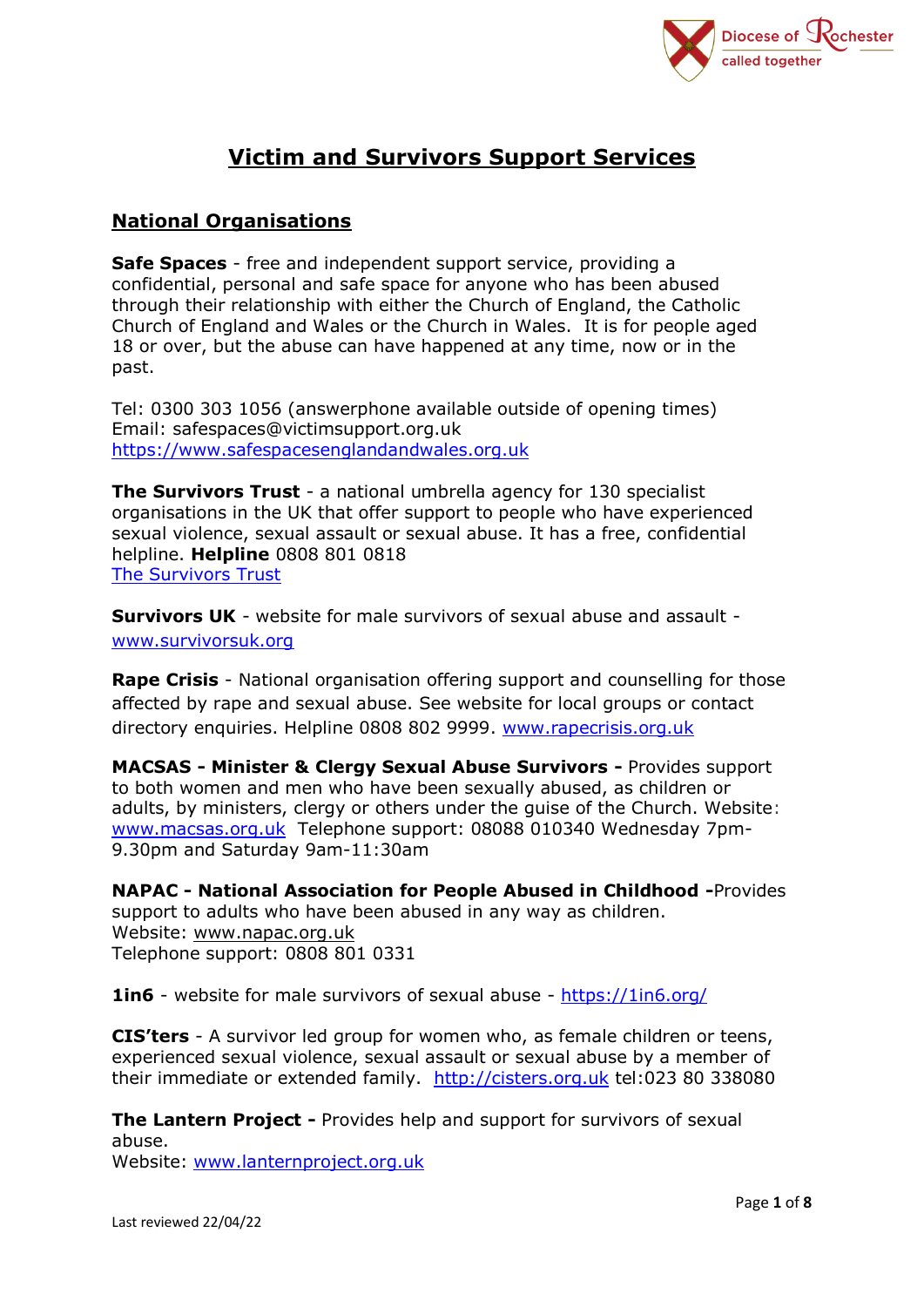

**MOSAC -** Provides support for all non-abusing parents and carers whose children have been sexually abused. Website: [www.mosac.org.uk](http://www.mosac.org.uk/) Helpline: 0800 980 1958

**National Domestic Violence Helpline -** 0808 2000 247 (lines free and open 24 hours). Phone if you are experiencing domestic abuse. Website [www.nationaldomesticviolencehelpline.org.uk](http://www.nationaldomesticviolencehelpline.org.uk/)

**NSPCC -** Child Protection Helpline: 0808 800 5000 (lines free and open 24 hours) – phone if you are worried about a child. Website [www.nspcc.org.uk](http://www.nspcc.org.uk/)

**Childline -** 0800 1111 (lines free and open 24 hours). Phone if you are child or young person and are worried about anything. Website [www.childline.org.uk](http://www.childline.org.uk/)

**Ann Craft Trust -** They offer advice to professionals, parents, carers and family members on issues relating to the protection of disabled children and adults at risk Website [www.anncrafttrust.org](http://www.anncrafttrust.org/) Contact Number: 0115 9515 400

**Hourglass** - Hourglass believe in safer ageing and stopping abuse for the elderly. Telephone 080 8808 8141 (24/7 phone line) Website [Hourglass \(wearehourglass.org\)](https://www.wearehourglass.org/)

**Helplines Partnership** - Holds a database of helplines that may be suitable for victims/ survivors. The search tool allows for a keyword search and for helplines to be filtered by topic and region. Website [Helplines Partnership](https://www.helplines.org/helplines/)

**Samaritans –** Telephone 116 123 (open 24 hours). Phone if you feel you are struggling to cope and need someone to talk to. Website [www.samaritans.org](http://www.samaritans.org/)

**Victim Support -** Provide support for those affected by crime to anyone in England and Wales, regardless of whether the crime has been reported or how long ago it happened. Website [www.victimsupport.org.uk](http://www.victimsupport.org.uk/) Support line 0808 1689 111

**Survivor Voices** – A survivor led-organisation offering peer support and enlightened self-help through their private Facebook group, on-line peer groups, national gatherings and special events. [Survivors Voices](https://survivorsvoices.org/)

**The National Stalking Helpline – Suzy Lamplugh Trust** - Provides advice for those who have been affected by harassment or stalking. Telephone: 0808 802 0300 [National Stalking Helpline | Suzy](https://www.suzylamplugh.org/Pages/Category/national-stalking-helpline) Lamplugh Trust

**Mind** – The Mind website details local Mind charities and the services they offer including talking therapies, crisis helplines, drop-in centres, employment and training schemes, counselling and befriending. [Find local Minds -](https://www.mind.org.uk/information-support/local-minds/) Mind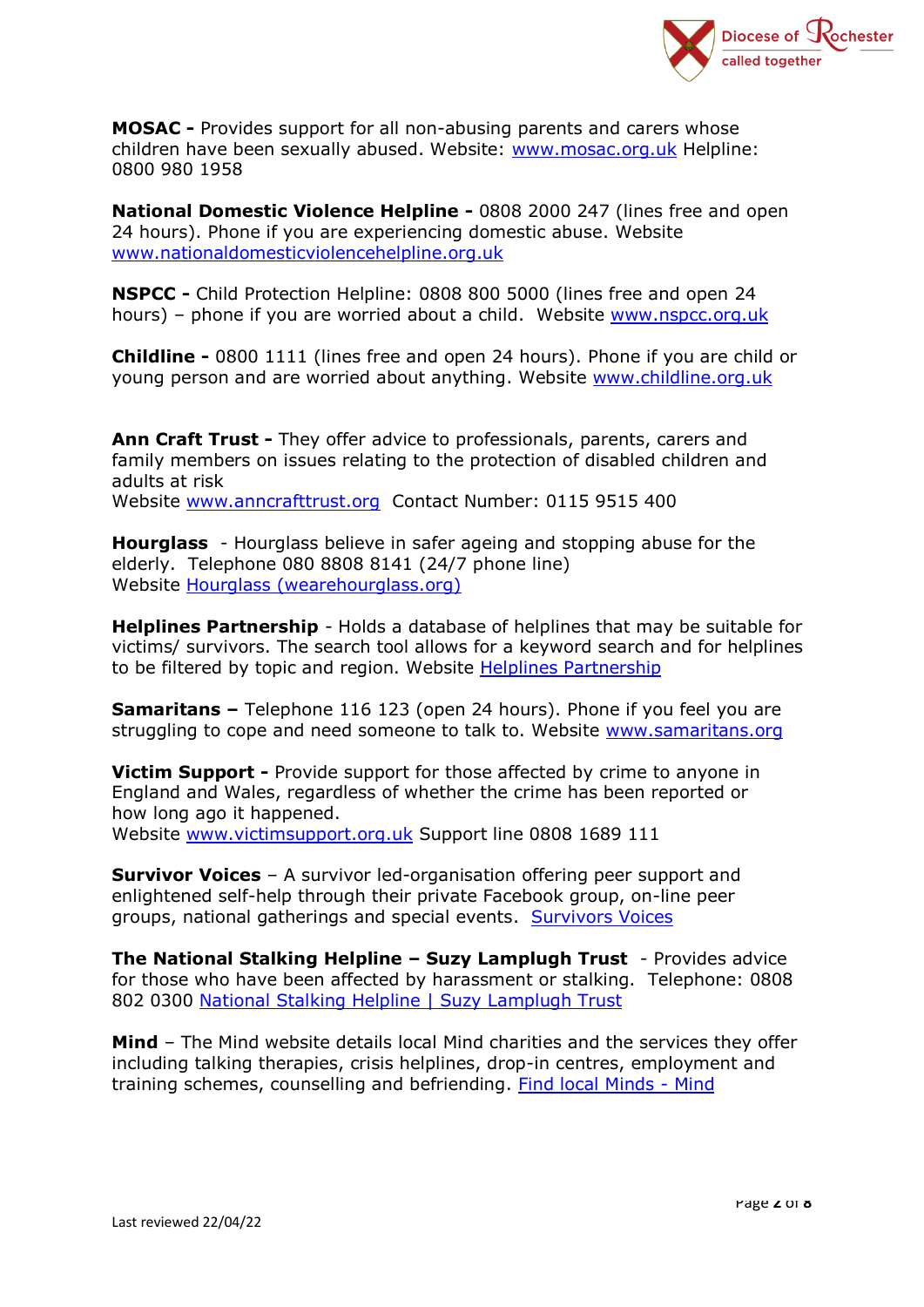

**Rethink Mental Illness** – Rethink Mental Illness has a network of over 140 local support groups offering space for people suffering mental illness to talk about their experience and get peer support. It is possible to search for these groups by postcode or town here: [Groups In Your Area \(rethink.org\)](https://www.rethink.org/help-in-your-area/groups-in-your-area/)

They also provide over 200 mental health services in England including advocacy and helplines, offering support in issues ranging from employment to legal rights. It is possible to search for these groups by postcode or town here: <https://www.rethink.org/help-in-your-area/services/>

**Mental Health Matters** - Mental Health Matters provide mental health support services including helplines, therapy, advocacy and crisis support. Details of the services they offer can be found here: [Find a service | Mental Health Matters](https://www.mhm.org.uk/Pages/Category/find-a-service?Take=24)  [\(mhm.org.uk\)](https://www.mhm.org.uk/Pages/Category/find-a-service?Take=24)

## **Local Organisations**

**Sexual Assault Referral Centres (SARCs) -** SARCs are specialist medical and forensic services for people who have been raped or sexually assaulted. Their services are free of charge and provided to women, men and children, regardless of whether the victim/ survivor wishes to report the offence to the police or not. Local Sexual Assault Referral Centres can be found on the NHS website by searching a postcode or town here:

[https://www.nhs.uk/Service-Search/Rape-and-sexual-assault-referral](https://www.nhs.uk/Service-Search/Rape-and-sexual-assault-referral-centres/LocationSearch/364)[centres/LocationSearch/364](https://www.nhs.uk/Service-Search/Rape-and-sexual-assault-referral-centres/LocationSearch/364)

**Kent and Medway Sexual Assault Referral Clinic** – Beech House, call 01622 726461 (Weekdays 9am – 5 pm) or 0800 133 7432 (24 hours) <https://www.beechhousesarc.org/>

**London SARCs –** three centres cover the city: Camberwell Haven; Whitechapel Haven; or Paddington Haven call 020 3299 6900 - 24 Hours [www.thehavens.org.uk](http://www.thehavens.org.uk/)

#### **Independent Sexual Violence Advisers (ISVAs)**

ISVAs provide a range of specialist support to victims/ survivors to look after their needs. ISVAs can offer information about how the criminal justice system works, but there is no expectation that by contacting an ISVA a victim/ survivor will be expected to report any offence to the police. ISVAs can provide information to make sure victims/ survivors make the right decision for them. ISVAs are available at some SARCs and some other specialist support agencies. More information about ISVAs and how to access them is available at the Survivors Trust website here: [https://www.thesurvivorstrust.org/independent](https://www.thesurvivorstrust.org/independent-sexual-violence-advisers)[sexual-violence-advisers](https://www.thesurvivorstrust.org/independent-sexual-violence-advisers)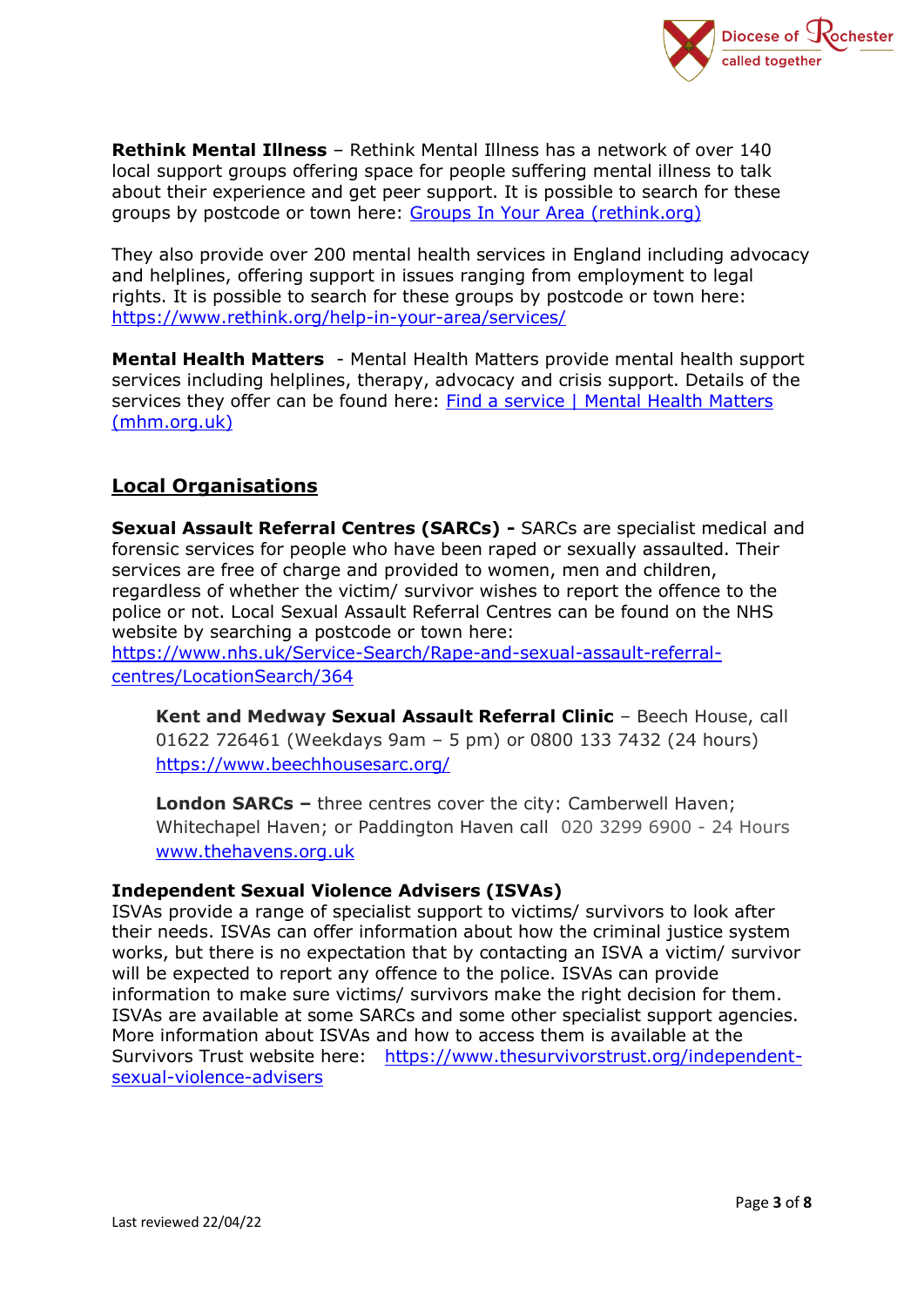

#### **Kent (North West) & Medway** - **Family Matters ISVA Service (Independent Sexual Violence Advisers)** for survivors of all ages.

Telephone: 01474 536661 (option 2) Email: [isva@familymattersuk.org](mailto:isva@familymattersuk.org) Website: [www.familymattersuk.org/isva](http://www.familymattersuk.org/isva)

**East Kent Rape Crisis Centre ISVA for survivors of all ages**. Telephone: 01227 826900

Email: [isva@ekrcc.org.uk](mailto:isva@ekrcc.org.uk) Website: [https://www.ekrcc.org.uk/Sexual-Violence-](https://www.ekrcc.org.uk/Sexual-Violence-Advisory-Service)[Advisory-Service](https://www.ekrcc.org.uk/Sexual-Violence-Advisory-Service)

**All London boroughs** - **The Havens ISVA service supporting survivors of any gender who have experienced sexual violence.** Telephone: Non urgent referrals or to discuss a potential or current referral 0203 2991599 (Weekdays 9am - 5pm). Urgent advice and referrals if someone has been assaulted in the last 7 days 0203 299 6900 (24/7) Website: [www.thehavens.org.uk/search/isva](http://www.thehavens.org.uk/search/isva)

**London** – **Respond Independent Sexual Violence Advisor for people with learning disabilities** Telephone: 0207 383 0700 Email: [admin@respond.org.uk](mailto:admin@respond.org.uk) Website: [www.respond.org.uk/independent-sexual-violence-advocacy-isva](http://www.respond.org.uk/independent-sexual-violence-advocacy-isva-service/)[service/](http://www.respond.org.uk/independent-sexual-violence-advocacy-isva-service/)

**London (South) - ISVA Service at RASASC Rape Crisis South London, for women and girls from age five in South London Boroughs**.

Telephone: 0208 683 3311 Email: [ISVA@rasasc.org.uk](mailto:ISVA@rasasc.org.uk) Website: [www.rasasc.org.uk](http://www.rasasc.org.uk/)

**London** – **SurvivorsUK for men and boys over the age of 13** Telephone: 0203 5983898 Email: [isva@survivorsuk.org](mailto:isva@survivorsuk.org)  Website: [www.survivorsuk.org/ways-we-can-help/isva/](http://www.survivorsuk.org/ways-we-can-help/isva/)

**Rape Crisis Centre England and Wales** –The membership organisation for Rape Crisis Centres who deliver specialist services and support to those affected by sexual violence. Number 0808 802 9999. You can search to find your local Rape Crisis Centre. Website [Rape Crisis England & Wales](https://rapecrisis.org.uk/)

**Diocese of Rochester - Listening Service for adult survivors** – contact Diocesan Safeguarding Adviser to access service on 01634 560000 or email Greg Barry, Lead Diocesan Safeguarding Adviser at [Greg.Barry@rochester.anglican.org](mailto:Greg.Barry@rochester.anglican.org)

**Counselling for clergy, spouses, household family members within the Diocese of Rochester from Rochester Diocese Counselling and Wellbeing Network (RDCWN).** Dr Deborah Watkins Network Coordinator, Rochester Diocese Counselling Network telephone: 07827 157328 or e-mail: [counselling@rochester.anglican.org](mailto:counselling@rochester.anglican.org)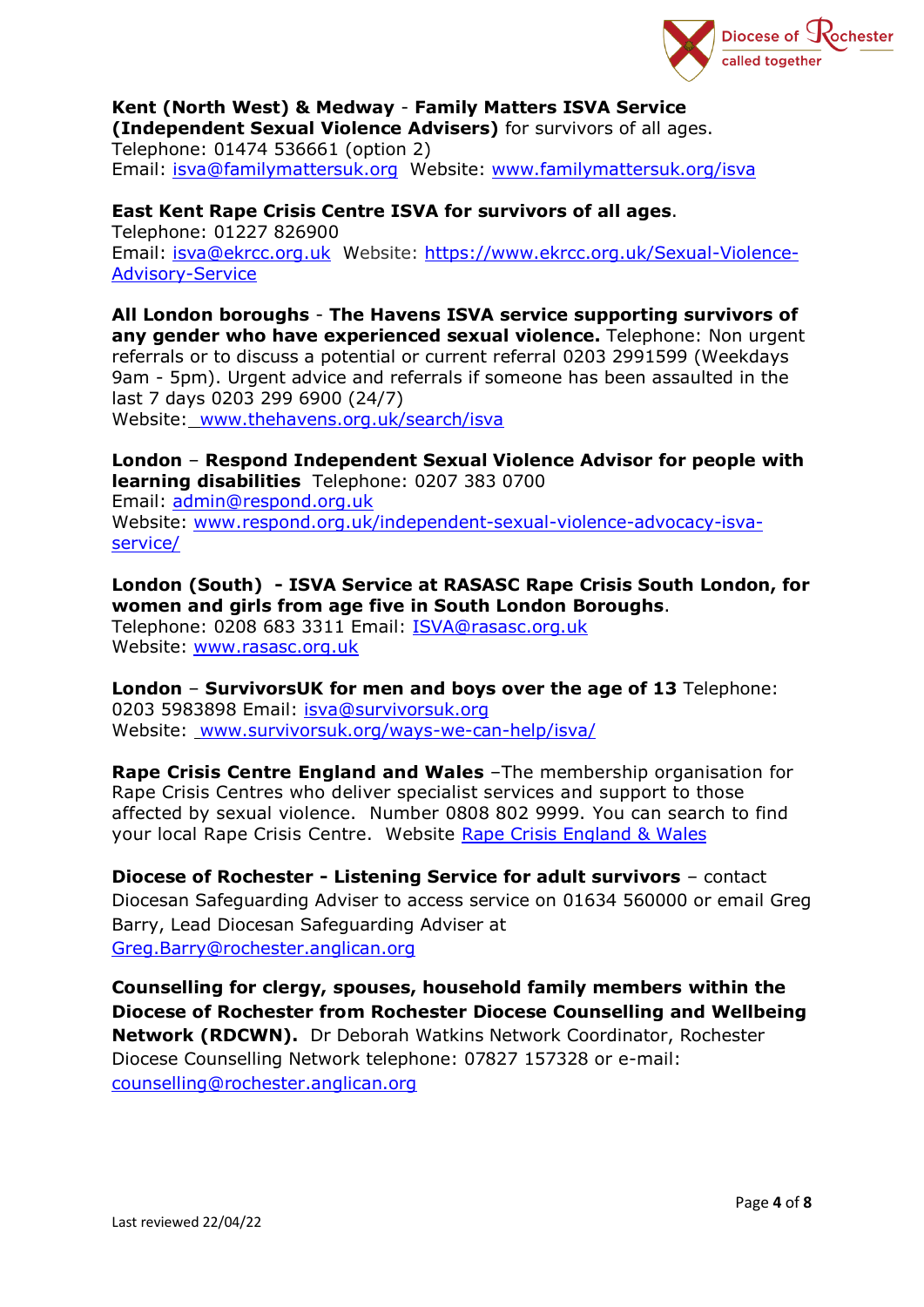

**Mental health support** - **Kent County Council** have a highly trained and experienced team available 24/7 to provide expert support no matter what you are going through. Don't suffer in silence: text the word Kent to 85258 or call 0800 107 0160 for free confidential support at any time.

**Kent and Medway** - **Rubicon Cares** - provide free trauma counselling throughout Kent & Medway for people affected by ANY crime. This is a free, confidential service to help people deal with the effects of, and move on from, what has happened. Helpline number : 07505709876 (The hours for the helpline are: Monday, Thursday, Saturdays 12 – 3, and Wednesdays 7 – 10pm.) Website [www.rubiconcares.org/](http://www.rubiconcares.org/)

## **Find Counselling/Therapy**

**NHS Therapists** -Therapy provided through the NHS should be free of charge. It is possible for victims/ survivors to be referred for therapy through their GP. Alternatively, it is possible to contact some services directly for self-referral. Improving Access to Psychological Therapies (IAPT) is an NHS programme offering talking therapies for common mental health problems. IAPT services can be found by searching a postcode here: Find an NHS psychological therapies service (IAPT) - NHS (www.nhs.uk)

**The British Association for Counselling and Psychotherapy (BACP)** - The BACP is a professional association for members of the counselling profession in the UK. The BACP website holds a directory of members and services that are registered with or accredited by them. Most of these are private and will charge for their services. It is possible to search their directory via postcode here: | [BACP](https://www.bacp.co.uk/search/Therapists)

It is possible to filter by:

- issues the victim/ survivor has suffered or is suffering (including abuse)
- the form of sessions (i.e. face to face, online, telephone, or home visits, long or short term)
- type of client (children, young people, adults)

The BACP also provide information about pre-trial therapy here: [Pre-trial](https://www.bacp.co.uk/bacp-journals/healthcare-counselling-and-psychotherapy-journal/april-2015/pre-trial-therapy/)  [therapy: avoiding the pitfalls \(bacp.co.uk\)](https://www.bacp.co.uk/bacp-journals/healthcare-counselling-and-psychotherapy-journal/april-2015/pre-trial-therapy/)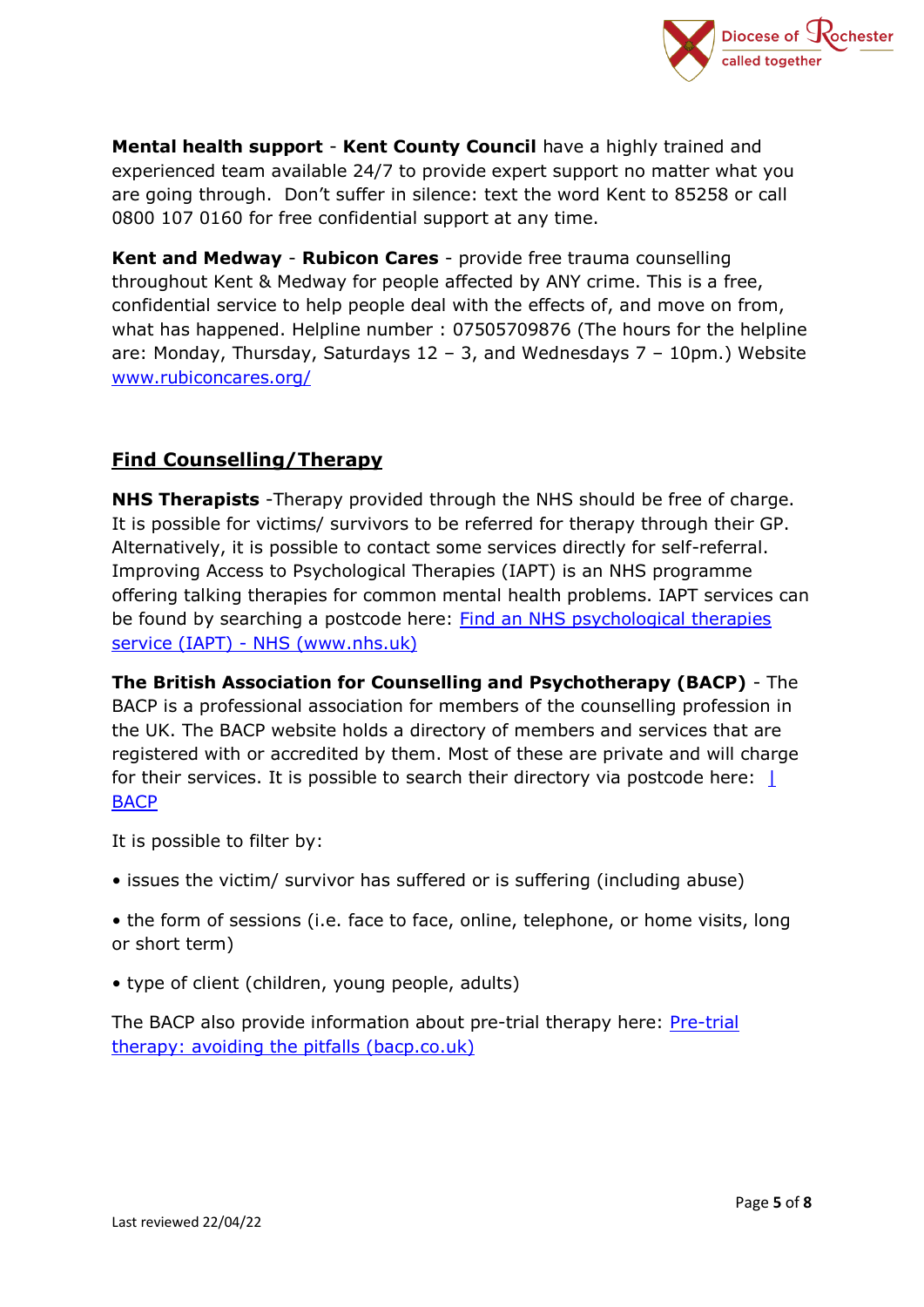

**Counselling Directory Counselling Directory** - holds details of individual counsellors and psychotherapists that are personally registered as a member of a relevant professional body, and of counselling/ psychotherapy practices at which at least one of their therapists is registered, or the practice itself is. The list of the professional bodies they recognise is available at: <https://www.counselling-directory.org.uk/accreditation.html>

However, they do not monitor changes and therefore it is the responsibility of the person or organisation accessing the service to confirm that the accreditation is still valid.

It is possible to search Counselling Directory by postcode, town or country, here: <https://www.counselling-directory.org.uk/adv-search.html>

It is possible to filter by:

- issues the victim/ survivor has suffered or is suffering (including different forms of abuse)
- the specific type of therapy required (i.e. Cognitive Behavioural Therapy, Arts therapy, Psychoanalysis etc)
- the form of sessions (i.e. face to face, online or telephone)
- wheelchair accessibility
- type of client (children, young people, adults)

**UK Council for Psychotherapy (UKCP)** - The UKCP holds details of registered psychotherapists and psychotherapeutic counsellors. Their register is accredited by the Professional Standards Authority. It is possible to search their directory by postcode or location here: [https://www.psychotherapy.org.uk/find-a](https://www.psychotherapy.org.uk/find-a-therapist/)[therapist/](https://www.psychotherapy.org.uk/find-a-therapist/)

It is possible to filter by:

• issues the victim/ survivor has suffered or is suffering (including different forms of abuse)

- the specific type of therapy required (i.e. Cognitive and Behavioural Psychotherapy, Integrative Arts Psychotherapy, Psychoanalysis etc)
- type of client (children, young people, adults)
- additional language requirements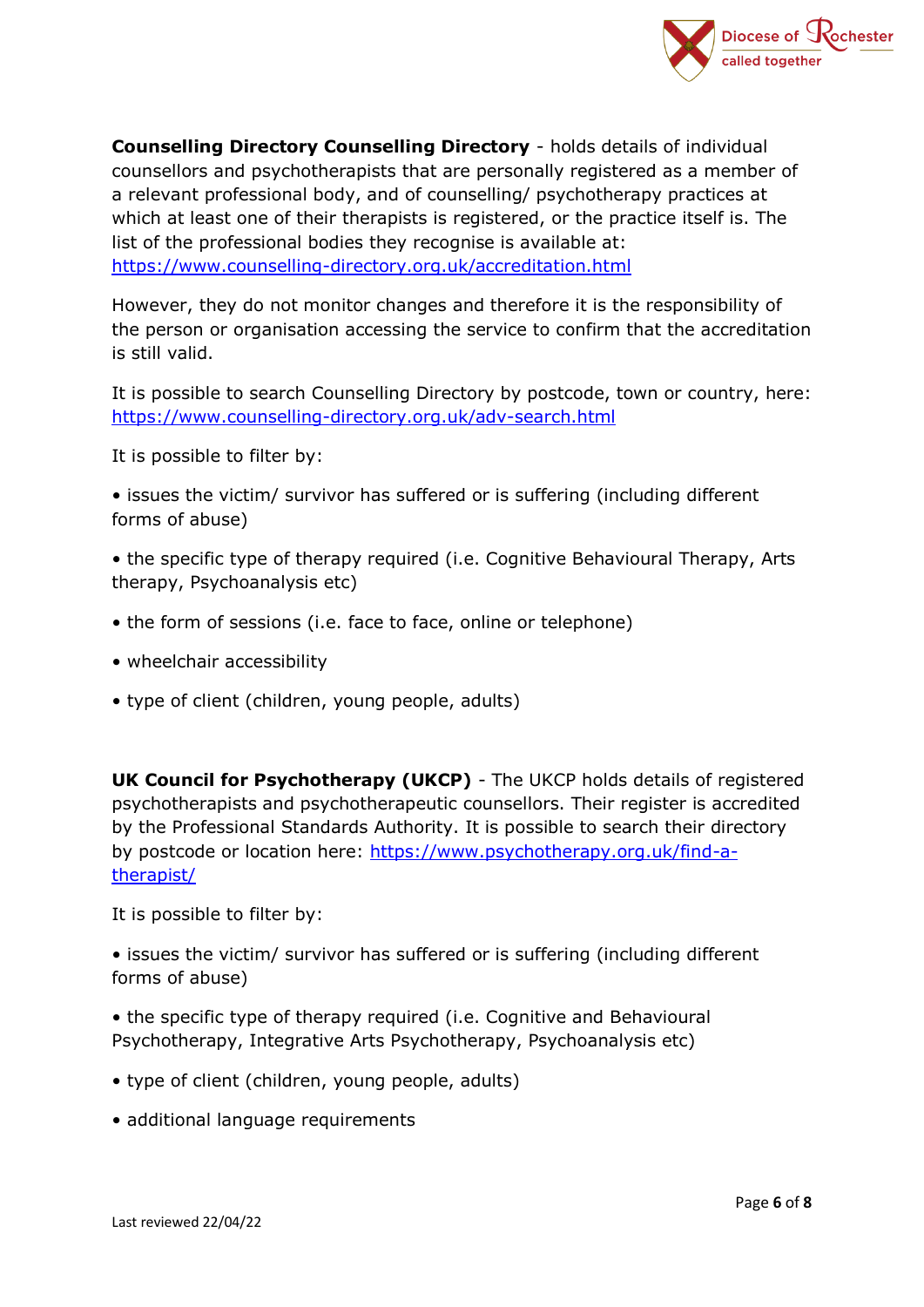

### **Other Sources of Support**

**One-in-four** - Provide a page full of resources focusing on support and self-care for survivors to download and work through at their own pace. <http://www.oneinfour.org.uk/support-self-care/>

**From Report to Court** - A downloadable handbook for adult survivors of sexual abuse and violence. It is produced by the organisation Rights of Women, but as the handbook focuses on the process of reporting sexual abuse all the way through to a criminal trial, it is usable by both men and women. [From-Report-to-Court-2018.pdf \(rightsofwomen.org.uk\)](https://rightsofwomen.org.uk/wp-content/uploads/2019/03/From-Report-to-Court-2018.pdf)

**The Independent Inquiry into Child Sexual Abuse** - Has also produced a booklet on wellbeing including some ideas about how to look after yourself. [your-wellbeing-independent-inquiry-into-child-sexual-abuse.pdf \(iicsa.org.uk\)](https://www.iicsa.org.uk/key-documents/9006/view/your-wellbeing-independent-inquiry-into-child-sexual-abuse.pdf)

**Help for Adult Victims of Child Abuse** - Provide a number of resources, many of which are freely available and written by survivors for survivors. [Resources -](https://www.havoca.org/resources/) [Help for Adult Victims Of Child Abuse -](https://www.havoca.org/resources/) HAVOCA

**Nina Burrowes, Psychologist** working in the field of sexual abuse [www.ninaburrowes.com](http://www.ninaburrowes.com/) She has publications and a series of Youtube videos about sexual abuse [https://www.youtube.com/channel/UCdk44BCpmDaG6MoytwogFpQ/videos?app](https://www.youtube.com/channel/UCdk44BCpmDaG6MoytwogFpQ/videos?app=desktop) [=desktop](https://www.youtube.com/channel/UCdk44BCpmDaG6MoytwogFpQ/videos?app=desktop) 

**Bright Sky is a free to download mobile app**, launched in partnership with the Vodafone Foundation, providing support and information to anyone who may be in an abusive relationship or those concerned about someone they know. <https://www.hestia.org/brightsky>

**Dental Fear** - Information and quidance for people who have a fear of dentists [www.dentalfearcentral.org](http://www.dentalfearcentral.org/)

**My Body Back Project -** run clinics especially for women and trans men who have experienced sexual violence, where women who have experienced sexual assault are able to access cervical screening, STI checks, and coil fittings and removals. <http://www.mybodybackproject.com/services-for-women/mbb-clinics/>

**Smear Test Advice** for women regarding smear tests after sexual abuse or violence [https://www.jostrust.org.uk/information/cervical-screening/cervical](https://www.jostrust.org.uk/information/cervical-screening/cervical-screening-after-sexual-violence)[screening-after-sexual-violence](https://www.jostrust.org.uk/information/cervical-screening/cervical-screening-after-sexual-violence)

**Dissociative identity disorders association** - a membership association open to dissociative survivors, their friends, family and professional allies [www.firstpersonplural.org.uk](http://www.firstpersonplural.org.uk/) 

**Survivors Network** - an excellent self help guide for survivors of sexual abuse. <https://survivorsnetwork.org.uk/resource/survivors-self-help-guide/>